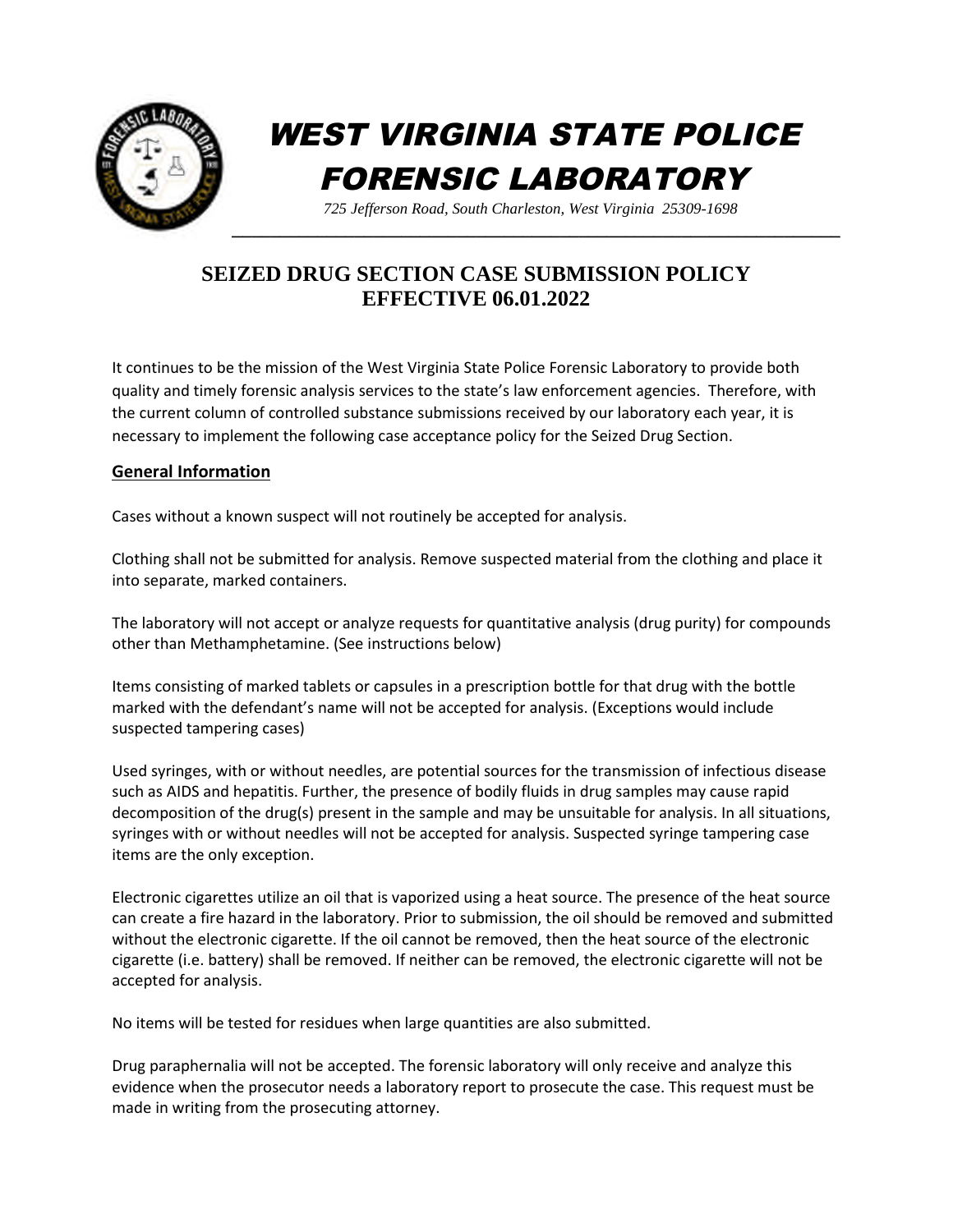Factory sealed, tamper proof, or sealed blister-pack items will not routinely be accepted. Information is already provided on the packaging, so as long as the packaging is uncompromised, analysis is not needed. The information can easily be looked up by the agency.

#### **Quantitation Methamphetamine**

The officer will need to specify if purity/quantitation is needed at the time of submission, on the case submission form.

The case submission form requesting methamphetamine quantitation must be accompanied with a letter from the United States Attorney handling the case. The letter should be on official letterhead, indicating the laboratory case number and/or case number of submitting agency, the suspects name, the items (up to five) for which quantitative analysis is requested.

Quantitation of Methamphetamine will be performed, once the sample has been confirmed to contain Methamphetamine.

The case will be given two requests and the officer will receive two reports, one with the confirmation of methamphetamine, and the other with the purity information.

#### **Multiple buys on the same suspect**

All controlled buys of similar suspected controlled substances should be submitted together in the same outer package for the same suspect. The case submission form should indicate how many buys are contained within the outer package. There should only be one agency case number listed on the case submission form for these submissions. Items should be listed out with the buy/crime date beside each item.

#### **Search Warrant (more complex cases)**

In all cases containing multiple items the investigating officer and/or the prosecuting attorney will be required to identify the probable cause item. The seized drug section will only accept the top five items to be tested. The remaining items should be stored with the investigating officer and can be submitted at a later date, if necessary, for prosecution of the case. Items that are deemed questionable, nonessential, or contrary to these policies will not be examined.

If you have an additional item to be worked for a case already submitted to the laboratory, you must submit the additional item as a separate case with separate case submission form.

# **Vegetation Cases**

For controlled substance evidence likely to be categorized as a misdemeanor offense, i.e. possession of marijuana under 15 grams the forensic laboratory will only receive and analyze this evidence when the prosecutor needs a laboratory report to prosecute the case. Law enforcement agencies are required to hold these misdemeanor cases and submit them to the laboratory only when a request is made by the prosecutor in writing.